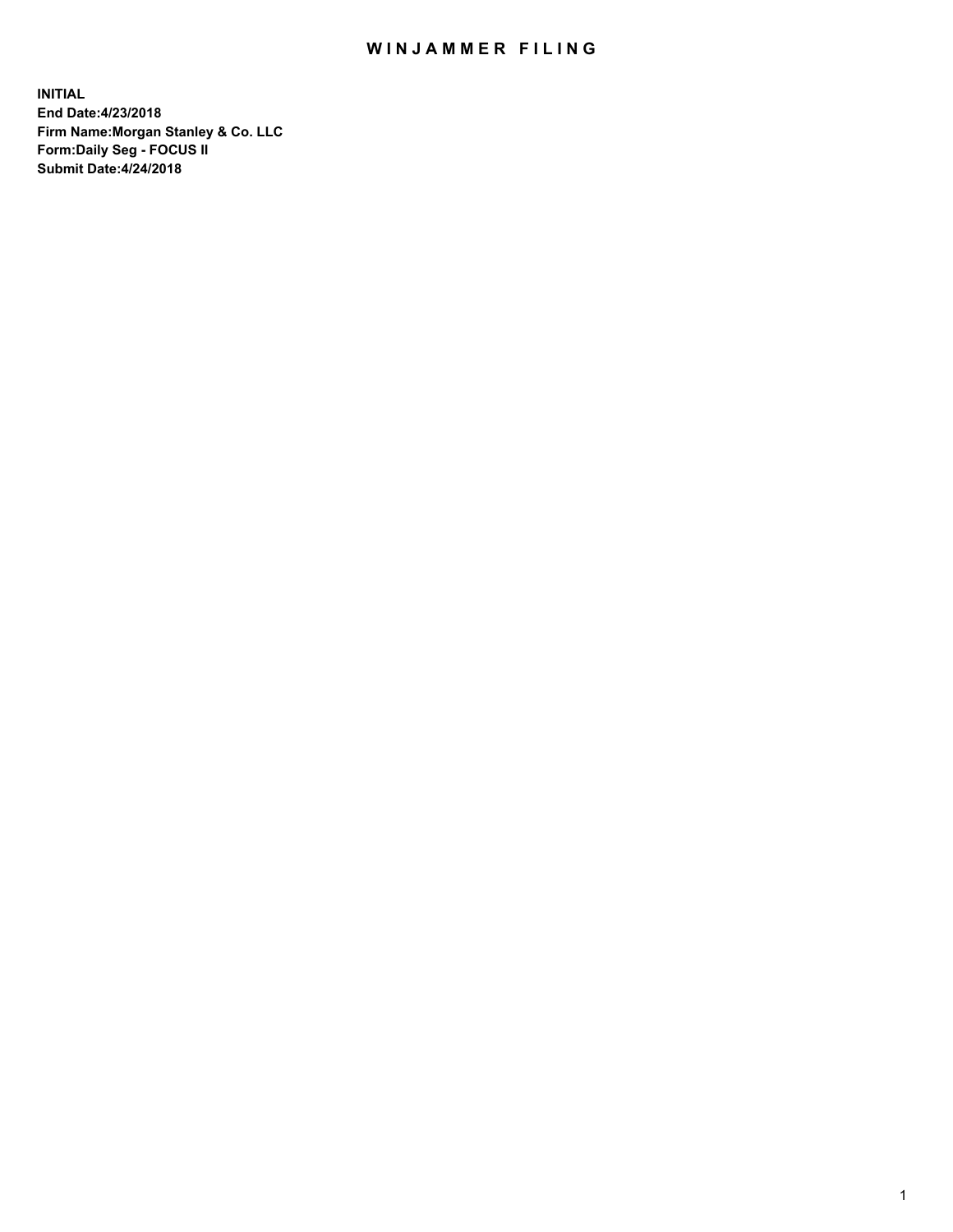## **INITIAL End Date:4/23/2018 Firm Name:Morgan Stanley & Co. LLC Form:Daily Seg - FOCUS II Submit Date:4/24/2018 Daily Segregation - Cover Page**

| Name of Company<br><b>Contact Name</b><br><b>Contact Phone Number</b><br><b>Contact Email Address</b>                                                                                                                                                                                                                         | Morgan Stanley & Co. LLC<br>Ikram Shah<br>212-276-0963<br>lkram.shah@morganstanley.com |
|-------------------------------------------------------------------------------------------------------------------------------------------------------------------------------------------------------------------------------------------------------------------------------------------------------------------------------|----------------------------------------------------------------------------------------|
| FCM's Customer Segregated Funds Residual Interest Target (choose one):<br>a. Minimum dollar amount: ; or<br>b. Minimum percentage of customer segregated funds required:%; or<br>c. Dollar amount range between: and; or<br>d. Percentage range of customer segregated funds required between:% and%.                         | 331,000,000<br>0 <sub>0</sub><br>00                                                    |
| FCM's Customer Secured Amount Funds Residual Interest Target (choose one):<br>a. Minimum dollar amount: ; or<br>b. Minimum percentage of customer secured funds required:%; or<br>c. Dollar amount range between: and; or<br>d. Percentage range of customer secured funds required between:% and%.                           | 140,000,000<br>0 <sub>0</sub><br>0 <sub>0</sub>                                        |
| FCM's Cleared Swaps Customer Collateral Residual Interest Target (choose one):<br>a. Minimum dollar amount: ; or<br>b. Minimum percentage of cleared swaps customer collateral required:%; or<br>c. Dollar amount range between: and; or<br>d. Percentage range of cleared swaps customer collateral required between:% and%. | 92,000,000<br>0 <sub>0</sub><br><u>00</u>                                              |

Attach supporting documents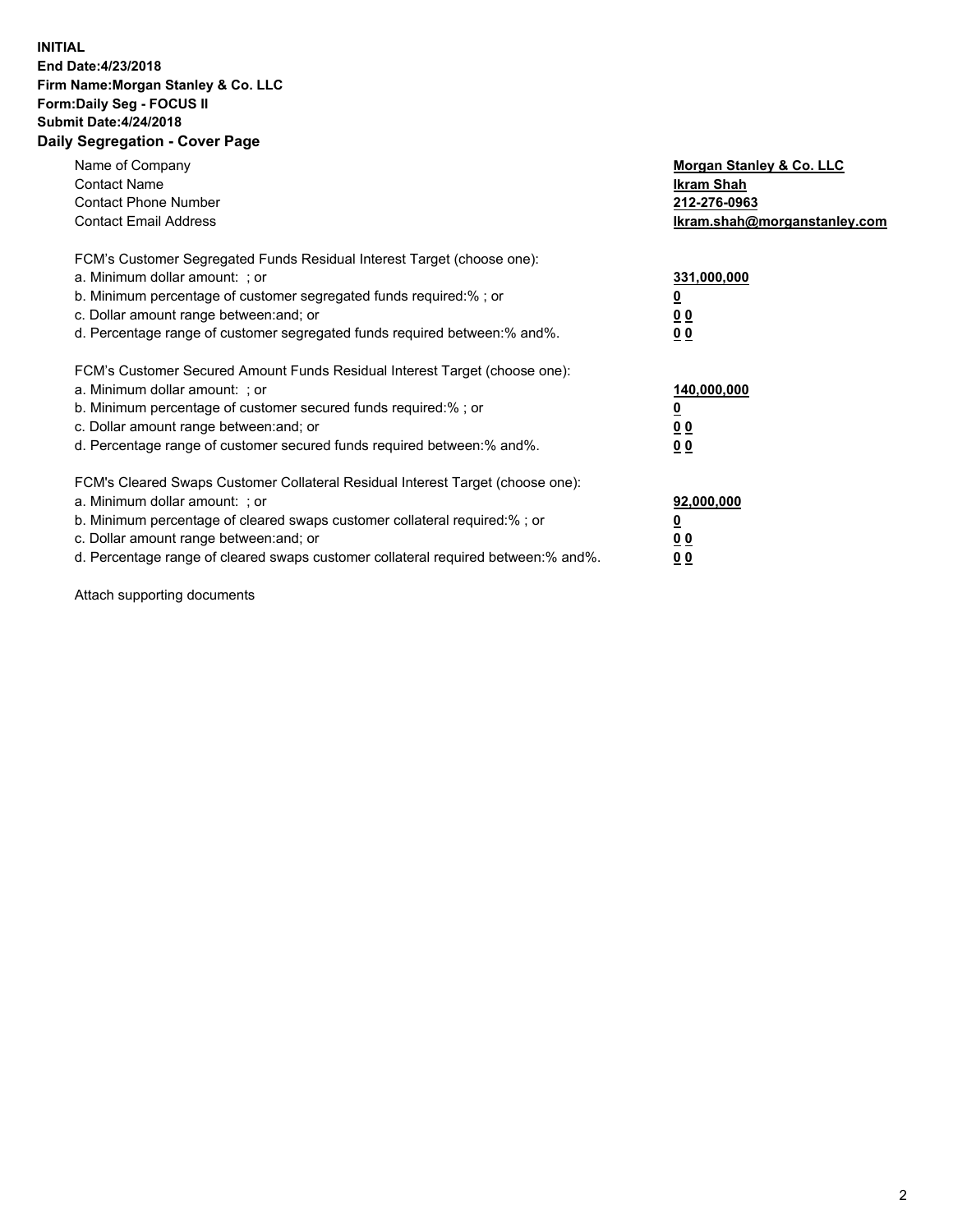## **INITIAL End Date:4/23/2018 Firm Name:Morgan Stanley & Co. LLC Form:Daily Seg - FOCUS II Submit Date:4/24/2018 Daily Segregation - Secured Amounts**

Foreign Futures and Foreign Options Secured Amounts Amount required to be set aside pursuant to law, rule or regulation of a foreign government or a rule of a self-regulatory organization authorized thereunder

- 1. Net ledger balance Foreign Futures and Foreign Option Trading All Customers A. Cash **3,114,651,729** [7315]
	- B. Securities (at market) **2,093,752,849** [7317]
- 2. Net unrealized profit (loss) in open futures contracts traded on a foreign board of trade **461,405,563** [7325]
- 3. Exchange traded options
	- a. Market value of open option contracts purchased on a foreign board of trade **30,472,288** [7335]
	- b. Market value of open contracts granted (sold) on a foreign board of trade **-30,463,412** [7337]
- 4. Net equity (deficit) (add lines 1. 2. and 3.) **5,669,819,017** [7345]
- 5. Account liquidating to a deficit and account with a debit balances gross amount **21,793,338** [7351] Less: amount offset by customer owned securities **-17,078,662** [7352] **4,714,676**
- 6. Amount required to be set aside as the secured amount Net Liquidating Equity Method (add lines 4 and 5)
- 7. Greater of amount required to be set aside pursuant to foreign jurisdiction (above) or line 6.

## FUNDS DEPOSITED IN SEPARATE REGULATION 30.7 ACCOUNTS

- 1. Cash in banks
	- A. Banks located in the United States **381,479,502** [7500]
	- B. Other banks qualified under Regulation 30.7 **831,882,014** [7520] **1,213,361,516**
- 2. Securities
	- A. In safekeeping with banks located in the United States **323,686,435** [7540]
	- B. In safekeeping with other banks qualified under Regulation 30.7 **0** [7560] **323,686,435** [7570]
- 3. Equities with registered futures commission merchants
	-
	-
	- C. Unrealized gain (loss) on open futures contracts **393,258** [7600]
	- D. Value of long option contracts **0** [7610]
- E. Value of short option contracts **0** [7615] **5,688,401** [7620]
- 4. Amounts held by clearing organizations of foreign boards of trade
	-
	-
	- C. Amount due to (from) clearing organization daily variation **0** [7660]
	- D. Value of long option contracts **0** [7670]
	- E. Value of short option contracts **0** [7675] **0** [7680]
- 5. Amounts held by members of foreign boards of trade
	-
	-
	- C. Unrealized gain (loss) on open futures contracts **461,012,305** [7720]
	- D. Value of long option contracts **30,472,288** [7730]
	- E. Value of short option contracts **-30,463,412** [7735] **4,322,818,173**
- 6. Amounts with other depositories designated by a foreign board of trade **0** [7760]
- 7. Segregated funds on hand **0** [7765]
- 8. Total funds in separate section 30.7 accounts **5,865,554,525** [7770]
- 9. Excess (deficiency) Set Aside for Secured Amount (subtract line 7 Secured Statement Page 1 from Line 8)
- 10. Management Target Amount for Excess funds in separate section 30.7 accounts **140,000,000** [7780]
- 11. Excess (deficiency) funds in separate 30.7 accounts over (under) Management Target **51,020,832** [7785]

**0** [7305]

[7354] **5,674,533,693** [7355]

**5,674,533,693** [7360]

[7530]

 A. Cash **5,295,143** [7580] B. Securities **0** [7590]

 A. Cash **0** [7640] B. Securities **0** [7650]

 A. Cash **2,091,730,578** [7700] B. Securities **1,770,066,414** [7710] [7740] **191,020,832** [7380]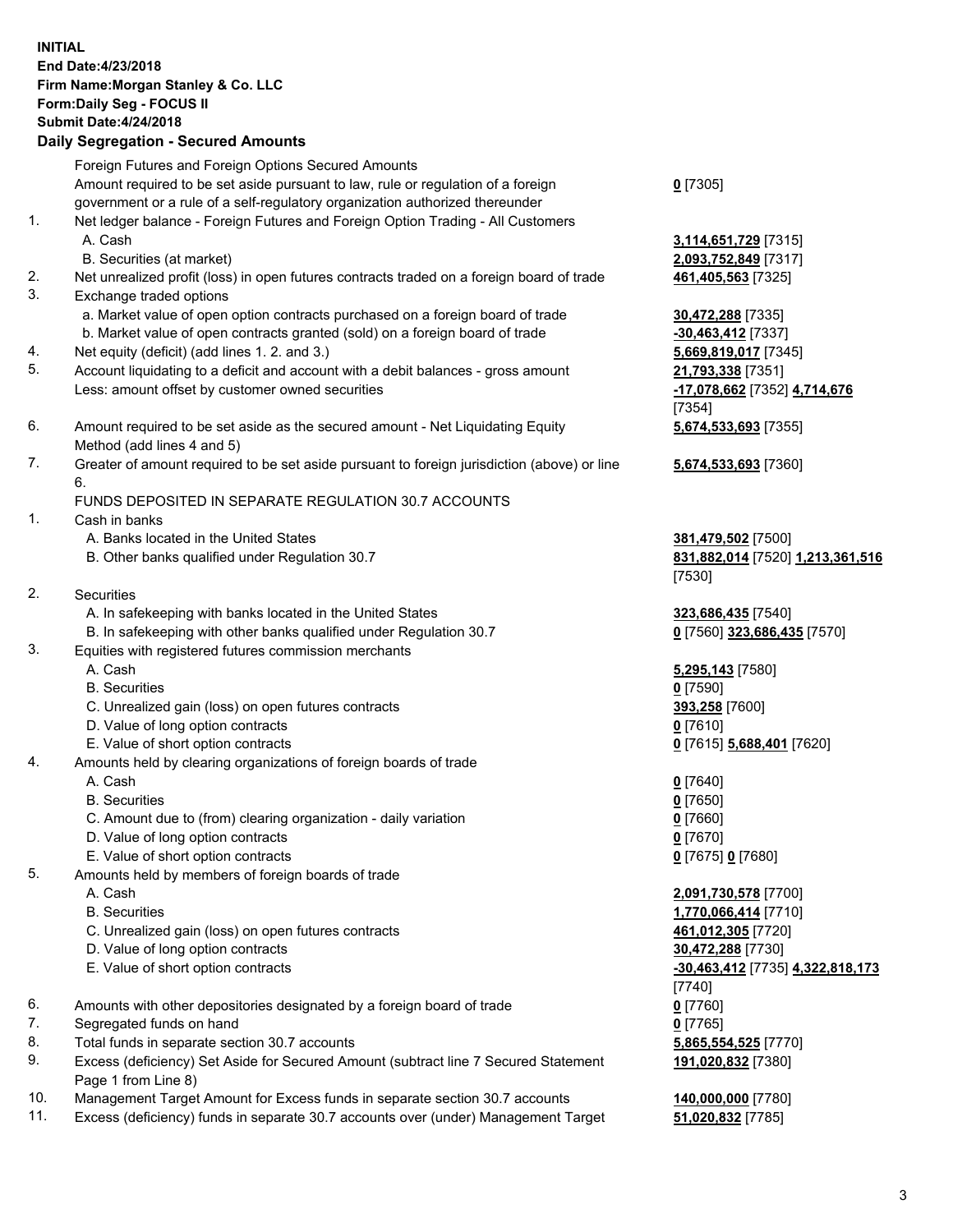**INITIAL End Date:4/23/2018 Firm Name:Morgan Stanley & Co. LLC Form:Daily Seg - FOCUS II Submit Date:4/24/2018 Daily Segregation - Segregation Statement** SEGREGATION REQUIREMENTS(Section 4d(2) of the CEAct) 1. Net ledger balance A. Cash **10,518,990,219** [7010] B. Securities (at market) **5,141,114,716** [7020] 2. Net unrealized profit (loss) in open futures contracts traded on a contract market **-188,287,228** [7030] 3. Exchange traded options A. Add market value of open option contracts purchased on a contract market **444,567,722** [7032] B. Deduct market value of open option contracts granted (sold) on a contract market **-717,769,220** [7033] 4. Net equity (deficit) (add lines 1, 2 and 3) **15,198,616,209** [7040] 5. Accounts liquidating to a deficit and accounts with debit balances - gross amount **232,188,119** [7045] Less: amount offset by customer securities **-198,059,433** [7047] **34,128,686** [7050] 6. Amount required to be segregated (add lines 4 and 5) **15,232,744,895** [7060] FUNDS IN SEGREGATED ACCOUNTS 7. Deposited in segregated funds bank accounts A. Cash **4,075,966,183** [7070] B. Securities representing investments of customers' funds (at market) **0** [7080] C. Securities held for particular customers or option customers in lieu of cash (at market) **1,088,586,873** [7090] 8. Margins on deposit with derivatives clearing organizations of contract markets A. Cash **6,647,247,684** [7100] B. Securities representing investments of customers' funds (at market) **0** [7110] C. Securities held for particular customers or option customers in lieu of cash (at market) **4,052,527,843** [7120] 9. Net settlement from (to) derivatives clearing organizations of contract markets **24,970,007** [7130] 10. Exchange traded options A. Value of open long option contracts **444,567,722** [7132] B. Value of open short option contracts **-717,769,220** [7133] 11. Net equities with other FCMs A. Net liquidating equity **3,923,749** [7140] B. Securities representing investments of customers' funds (at market) **0** [7160] C. Securities held for particular customers or option customers in lieu of cash (at market) **0** [7170] 12. Segregated funds on hand **0** [7150] 13. Total amount in segregation (add lines 7 through 12) **15,620,020,841** [7180] 14. Excess (deficiency) funds in segregation (subtract line 6 from line 13) **387,275,946** [7190]

- 15. Management Target Amount for Excess funds in segregation **331,000,000** [7194]
- 16. Excess (deficiency) funds in segregation over (under) Management Target Amount Excess

**56,275,946** [7198]